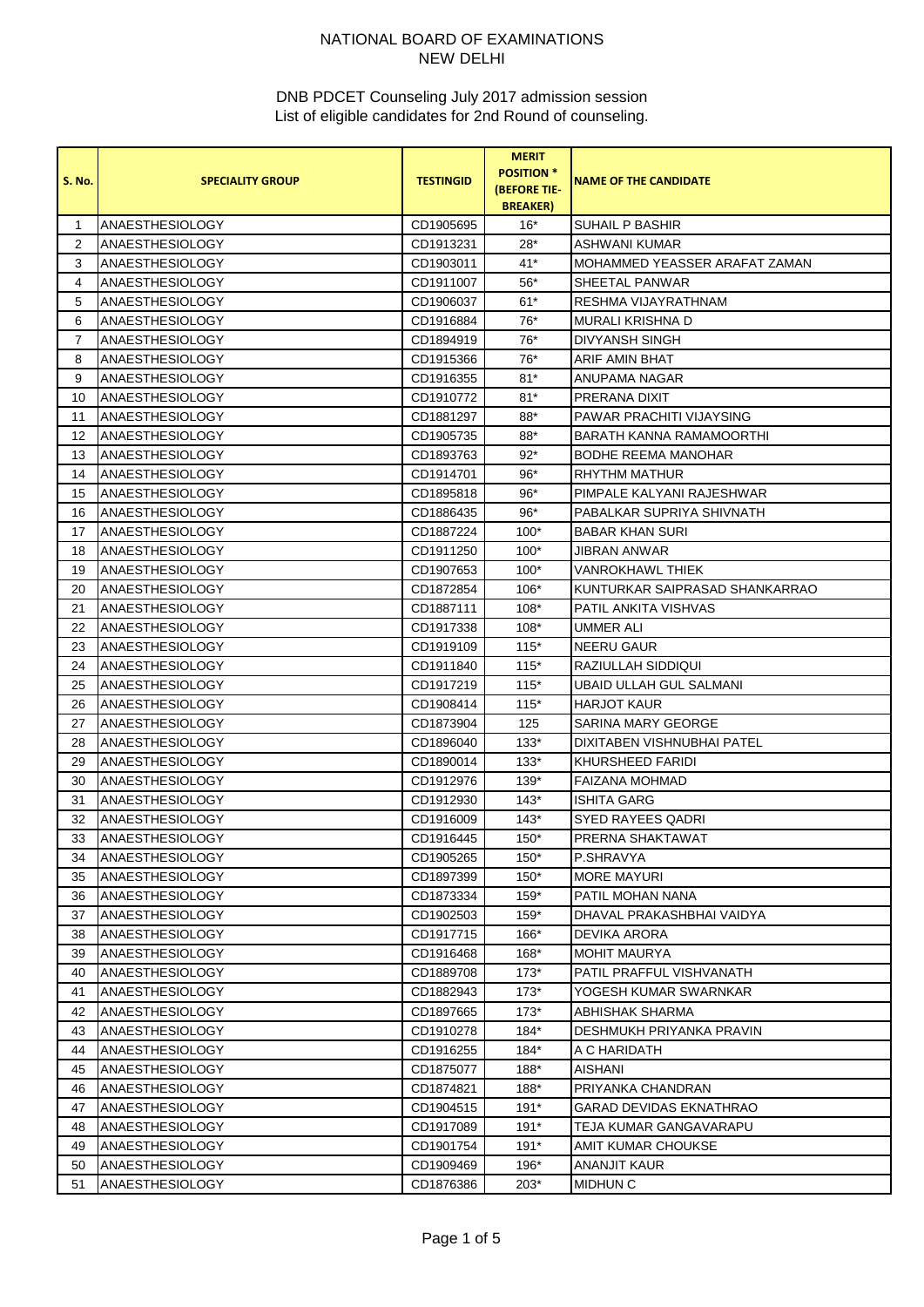|               |                             |                  | <b>MERIT</b>             |                                 |
|---------------|-----------------------------|------------------|--------------------------|---------------------------------|
| <b>S. No.</b> | <b>SPECIALITY GROUP</b>     | <b>TESTINGID</b> | <b>POSITION *</b>        | <b>NAME OF THE CANDIDATE</b>    |
|               |                             |                  | <b>(BEFORE TIE-</b>      |                                 |
| 52            | <b>IANAESTHESIOLOGY</b>     | CD1916577        | <b>BREAKER</b> )<br>206* | TEENA                           |
| 53            | <b>ANAESTHESIOLOGY</b>      | CD1883955        | $212*$                   | WANANJE ABHILEKHA BHIMRAO       |
| 54            | <b>ANAESTHESIOLOGY</b>      | CD1872893        | $212*$                   | <b>HARIKRISHNA G</b>            |
| 55            | <b>ANAESTHESIOLOGY</b>      | CD1894000        | $215*$                   | VANDANA SINGH                   |
| 56            | <b>ANAESTHESIOLOGY</b>      | CD1898943        | $215*$                   | AMIT ASHISH TIRKEY              |
| 57            | <b>ANAESTHESIOLOGY</b>      | CD1912964        | 222                      | <b>NEELAM JAIN</b>              |
| 58            | <b>ANAESTHESIOLOGY</b>      | CD1906250        | $222*$                   | NITHYA AH                       |
| 59            | <b>ANAESTHESIOLOGY</b>      | CD1919248        | 223                      | SMITA SINGH                     |
| 60            | <b>ANAESTHESIOLOGY</b>      | CD1910252        | 224                      | ANISH MOHAN                     |
| 61            | <b>ANAESTHESIOLOGY</b>      | CD1868900        | 226                      | MINJU MARY VARGHESE             |
| 62            | <b>ANAESTHESIOLOGY</b>      | CD1900471        | 227*                     | <b>RIPIN</b>                    |
| 63            | <b>ANAESTHESIOLOGY</b>      | CD1906420        | 229                      | SHAHU DEVIKA DHARMAPAL          |
| 64            | <b>ANAESTHESIOLOGY</b>      | CD1874269        | 231*                     | <b>MOHAMMAD AQIL</b>            |
| 65            | ANAESTHESIOLOGY             | CD1908211        | 231*                     | DEEPAK KAVARE                   |
| 66            | <b>ANAESTHESIOLOGY</b>      | CD1887204        | 236*                     | SHERENE T ABRAHAM               |
| 67            | <b>ANAESTHESIOLOGY</b>      | CD1895889        | 236*                     | KHAIRNAR GAYATRI DAYARAM        |
| 68            | <b>ANAESTHESIOLOGY</b>      | CD1895085        | 242                      | PARADHE DEEPALI ASHOK           |
| 69            | <b>ANAESTHESIOLOGY</b>      | CD1902504        | $243*$                   | DHEERAJ KUMAR SINGH             |
| 70            | <b>DERMATOLOGY &amp; VD</b> | CD1916154        | 8                        | SAGARIKA CHATTERJEE             |
| 71            | <b>FAMILY MEDICINE</b>      | FLM217006        | 6                        | PUNEET MAHAJAN                  |
| 72            | OBSTETRICS AND GYNECOLOGY   | CD1899897        | $15*$                    | SABA JOHAR                      |
| 73            | OBSTETRICS AND GYNECOLOGY   | CD1899846        | $18*$                    | PAREKH RUPAL ISHWAR             |
| 74            | OBSTETRICS AND GYNECOLOGY   | CD1912439        | $31*$                    | MARAMWAR NEHA AVINASH           |
| 75            | OBSTETRICS AND GYNECOLOGY   | CD1913721        | $34*$                    | AKRITI AGARWAL                  |
| 76            | OBSTETRICS AND GYNECOLOGY   | CD1896668        | 45*                      | JOSHI PRAVINA PRABODH           |
| 77            | OBSTETRICS AND GYNECOLOGY   | CD1914333        | $52*$                    | G BHANUTEJA                     |
| 78            | OBSTETRICS AND GYNECOLOGY   | CD1903943        | $55*$                    | <b>SUBHEETA</b>                 |
| 79            | OBSTETRICS AND GYNECOLOGY   | CD1892928        | $59*$                    | SAIQA ZAHOOR                    |
| 80            | OBSTETRICS AND GYNECOLOGY   | CD1912021        | $62*$                    | PRIYANKA CHAUDHARY              |
| 81            | OBSTETRICS AND GYNECOLOGY   | CD1896351        | $62*$                    | <b>BHOSLE SWATI BHAUSAHEB</b>   |
| 82            | OBSTETRICS AND GYNECOLOGY   | CD1900903        | $62*$                    | K VIJAYA BHARATHI               |
| 83            | OBSTETRICS AND GYNECOLOGY   | CD1908655        | 70*                      | SATAV PRANAV JAGANNATH          |
| 84            | OBSTETRICS AND GYNECOLOGY   | CD1890733        | 83*                      | MULAY ARVIND BAPURAO            |
| 85            | OBSTETRICS AND GYNECOLOGY   | CD1909449        | $87*$                    | <b>RAJESHWARI E</b>             |
| 86            | OBSTETRICS AND GYNECOLOGY   | CD1857012        | $94*$                    | <b>TEJASWI CH</b>               |
| 87            | OBSTETRICS AND GYNECOLOGY   | CD1913263        | $94*$                    | SHIVAMBIKA SHARMA               |
| 88            | OBSTETRICS AND GYNECOLOGY   | CD1904595        | $97*$                    | RIFANA PARVEEN. A               |
| 89            | OBSTETRICS AND GYNECOLOGY   | CD1885147        | $104*$                   | NISHTHA TRIPATHI                |
| 90            | OBSTETRICS AND GYNECOLOGY   | CD1912934        | $109*$                   | <b>BHUVANASHRI.N</b>            |
| 91            | OBSTETRICS AND GYNECOLOGY   | CD1876475        | $117*$                   | PAVANI.V                        |
| 92            | OBSTETRICS AND GYNECOLOGY   | CD1883041        | $117*$                   | THORAT SUKANYA NAGSEN           |
| 93            | OBSTETRICS AND GYNECOLOGY   | CD1888755        | $122*$                   | RAMANY.C                        |
| 94            | OBSTETRICS AND GYNECOLOGY   | CD1909840        | $126*$                   | SHANMUGAPRIYA P                 |
| 95            | OBSTETRICS AND GYNECOLOGY   | CD1896857        | $126*$                   | SHAH HARSHIL PRAMODKUMAR        |
| 96            | OBSTETRICS AND GYNECOLOGY   | CD1908494        | $129*$                   | PAKHALE SNEHAL WAMANRAO         |
| 97            | OBSTETRICS AND GYNECOLOGY   | CD1909572        | $129*$                   | POONAM RANI                     |
| 98            | OBSTETRICS AND GYNECOLOGY   | CD1901061        | $129*$                   | SANDHYA R                       |
| 99            | OBSTETRICS AND GYNECOLOGY   | CD1883345        | $129*$                   | PRADEEP BASALIHALLI             |
| 100           | OBSTETRICS AND GYNECOLOGY   | CD1893657        | $137*$                   | SONI MINAL NAVAL KISHORE        |
| 101           | OBSTETRICS AND GYNECOLOGY   | CD1909573        | $137*$                   | <b>DEEKSHA</b>                  |
| 102           | OBSTETRICS AND GYNECOLOGY   | CD1915491        | $137*$                   | SANTOSHKUMAR GOVINDRAO KHANDARE |
| 103           | OBSTETRICS AND GYNECOLOGY   | CD1911342        | $144*$                   | RASHIKA GUPTA                   |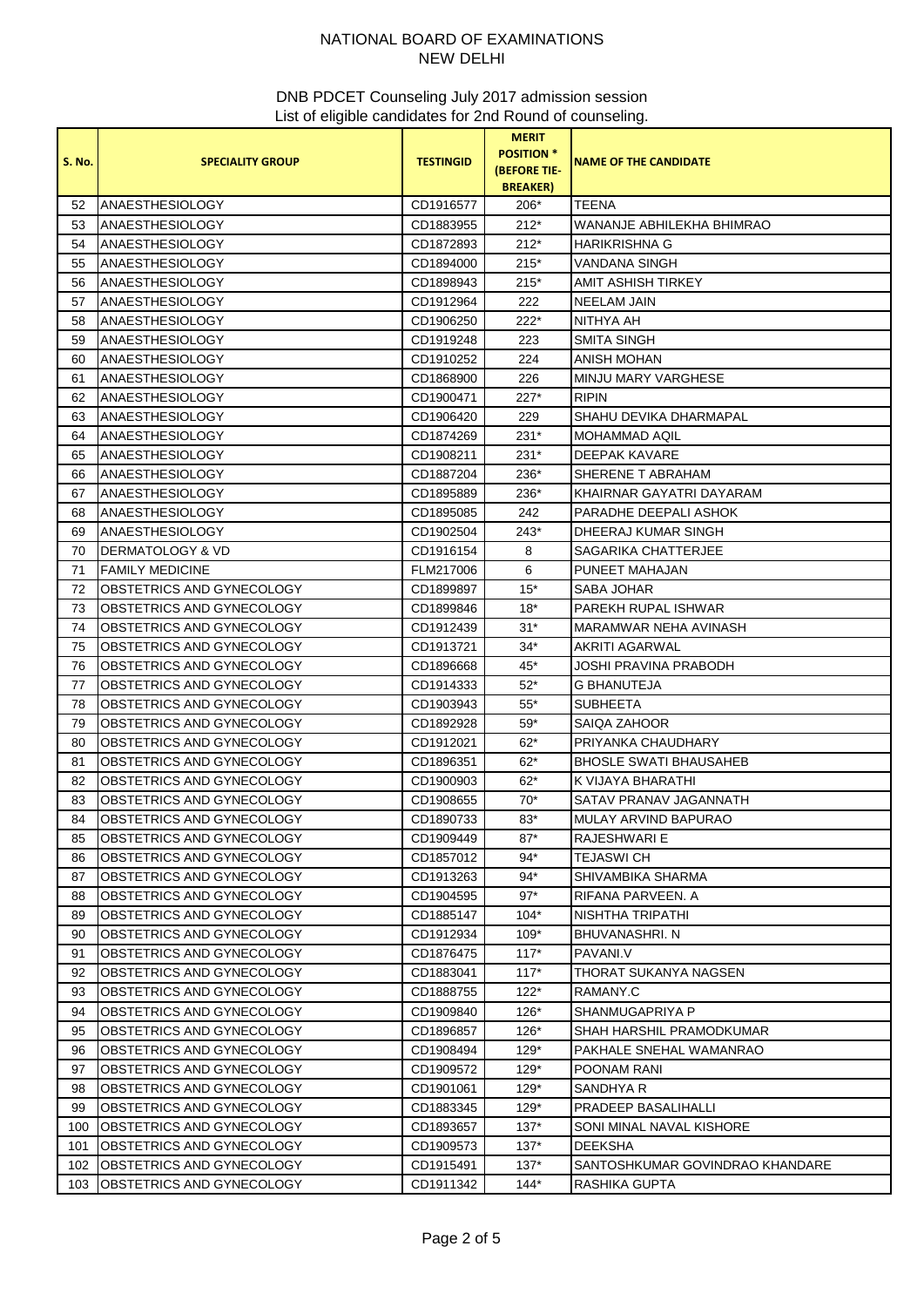|               |                                   |                  | <b>MERIT</b>                             |                                  |
|---------------|-----------------------------------|------------------|------------------------------------------|----------------------------------|
| <b>S. No.</b> | <b>SPECIALITY GROUP</b>           | <b>TESTINGID</b> | <b>POSITION *</b><br><b>(BEFORE TIE-</b> | <b>NAME OF THE CANDIDATE</b>     |
|               |                                   |                  | <b>BREAKER</b> )                         |                                  |
| 104           | <b>IOBSTETRICS AND GYNECOLOGY</b> | CD1888420        | $144*$                                   | BHALERAO NILESH NARAYANRAO       |
| 105           | <b>IOBSTETRICS AND GYNECOLOGY</b> | CD1914967        | $151*$                                   | WAGDE NEHA VITTHALRAO            |
| 106           | <b>JOBSTETRICS AND GYNECOLOGY</b> | CD1908056        | $151*$                                   | P V LAVANYA                      |
| 107           | <b>JOBSTETRICS AND GYNECOLOGY</b> | CD1912192        | 155                                      | <b>MAKNE PRATIBHA GOVINDRAO</b>  |
| 108           | <b>IOBSTETRICS AND GYNECOLOGY</b> | CD1911569        | 156*                                     | AALIYA KAZI                      |
| 109           | <b>JOBSTETRICS AND GYNECOLOGY</b> | CD1896742        | 156*                                     | PARKHIYA PERI KESHAVLAL          |
| 110           | <b>JOBSTETRICS AND GYNECOLOGY</b> | CD1890630        | 160*                                     | C R L DIVYA                      |
| 111           | OBSTETRICS AND GYNECOLOGY         | CD1910170        | $163*$                                   | PUNNAMARAJU L SRINITYA           |
| 112           | <b>JOBSTETRICS AND GYNECOLOGY</b> | CD1915995        | $163*$                                   | <b>PRITTY B RAMESH</b>           |
| 113           | <b>JOBSTETRICS AND GYNECOLOGY</b> | CD1909193        | 166*                                     | SAKSHI AGGARWAL                  |
| 114           | OBSTETRICS AND GYNECOLOGY         | CD1912509        | 166*                                     | RASHMI ANURAGI                   |
| 115           | <b>JOBSTETRICS AND GYNECOLOGY</b> | CD1892140        | 166*                                     | SHUBHASHRI N S                   |
| 116           | <b>JOBSTETRICS AND GYNECOLOGY</b> | CD1882218        | 173                                      | SAPKALE BHAVANA BALKRISHNA       |
| 117           | <b>IOBSTETRICS AND GYNECOLOGY</b> | CD1911309        | $174*$                                   | RIDHI BAJAJ                      |
| 118           | <b>JOBSTETRICS AND GYNECOLOGY</b> | CD1913580        | 178                                      | GARIMA SAHNI                     |
| 119           | <b>JOBSTETRICS AND GYNECOLOGY</b> | CD1905624        | 179*                                     | REBECCA BOOTA SINGH              |
| 120           | <b>JOBSTETRICS AND GYNECOLOGY</b> | CD1915929        | $184*$                                   | CHICHGHATE SNEHAL DHANRAJ        |
| 121           | OBSTETRICS AND GYNECOLOGY         | CD1895799        | 184*                                     | <b>GEETANJALI PATIL</b>          |
| 122           | <b>OBSTETRICS AND GYNECOLOGY</b>  | CD1915927        | 187                                      | <b>ANJANI BAIRAGI</b>            |
| 123           | <b>IOPHTHALMOLOGY</b>             | CD1914138        | 43                                       | PATEL TEJAS KANTILAL             |
| 124           | <b>OPHTHALMOLOGY</b>              | CD1872812        | $44*$                                    | NITHYA G                         |
| 125           | <b>I</b> OPHTHALMOLOGY            | CD1868859        | 46*                                      | AMULYA DAS                       |
| 126           | <b>OPHTHALMOLOGY</b>              | CD1865630        | $52*$                                    | LAVANYA GOTTIGERE SHANKAR        |
| 127           | <b>OPHTHALMOLOGY</b>              | CD1890643        | 54                                       | RALINE SOLOMON AMALAKARAN        |
| 128           | <b>OPHTHALMOLOGY</b>              | CD1861122        | $56*$                                    | KURHE YOGEETA ANIL               |
| 129           | <b>OPHTHALMOLOGY</b>              | CD1903264        | 63*                                      | PAYAL GOVINDBHAI MEVADA          |
| 130           | <b>ORTHOPAEDICS</b>               | CD1891823        | $54*$                                    | SUNEEL KUMAR MUNAGA V N          |
| 131           | <b>ORTHOPAEDICS</b>               | CD1907364        | 56                                       | POLAM ARAVIND REDDY              |
| 132           | <b>ORTHOPAEDICS</b>               | CD1907385        | 59                                       | VINAYAK BALU TARALE              |
| 133           | <b>IORTHOPAEDICS</b>              | CD1915798        | $62*$                                    | AMRIT RAI BADGAL                 |
| 134           | <b>ORTHOPAEDICS</b>               | CD1864474        | 69                                       | JANMEJAY KIRAN DALAL             |
| 135           | <b>ORTHOPAEDICS</b>               | CD1914383        | $73*$                                    | GOTI NITIN BABUBHAI              |
|               | 136 ORTHOPAEDICS                  | CD1901946        | $73^{\ast}$                              | ANKUR KANSAGRA                   |
| 137           | <b>ORTHOPAEDICS</b>               | CD1916437        | 78*                                      | <b>HARPREET SINGH</b>            |
| 138           | <b>ORTHOPAEDICS</b>               | CD1869428        | $80*$                                    | NIDHIN SARATH . U                |
| 139           | <b>ORTHOPAEDICS</b>               | CD1919227        | $82*$                                    | SAHDEO S                         |
| 140           | <b>IORTHOPAEDICS</b>              | CD1900146        | $82*$                                    | MIKIR DHAVALKUMAR SONI           |
| 141           | <b>ORTHOPAEDICS</b>               | CD1910542        | $82*$                                    | DR PRASAD.M.S                    |
| 142           | <b>ORTHOPAEDICS</b>               | CD1879273        | 86                                       | SHIVANK TRIPATHI                 |
| 143           | <b>ORTHOPAEDICS</b>               | CD1910573        | 88                                       | B HARSHAVARDHANA REDDY           |
| 144           | <b>ORTHOPAEDICS</b>               | CD1909262        | 89                                       | <b>SRIPAL CHENNAM</b>            |
| 145           | <b>IORTHOPAEDICS</b>              | CD1897978        | 90                                       | JANARTHANAN.V                    |
| 146           | <b>ORTHOPAEDICS</b>               | CD1901535        | 92                                       | JOSEPH PAULOSE                   |
| 147           | <b>ORTHOPAEDICS</b>               | CD1906381        | 93                                       | SHERIN SHAJI                     |
| 148           | <b>ORTHOPAEDICS</b>               | CD1916665        | 95                                       | VYAS VARUN NAVINCHANDRA          |
| 149           | <b>JOTORHINOLARYNGOLOGY</b>       | CD1852010        | $14*$                                    | UMMAR SHAREEF K K                |
| 150           | <b>OTORHINOLARYNGOLOGY</b>        | CD1890738        | $16*$                                    | G ROSELIN PAUL                   |
| 151           | OTORHINOLARYNGOLOGY               | CD1874456        | $18*$                                    | LAVAN KUMAR BORRA                |
| 152           | <b>OTORHINOLARYNGOLOGY</b>        | CD1869707        | $23*$                                    | SHAILASHREE LAXMINARAYANA SAMAGA |
| 153           | <b>OTORHINOLARYNGOLOGY</b>        | CD1903316        | $23*$                                    | KAVITHA GAUTHAMAN                |
| 154           | <b>JOTORHINOLARYNGOLOGY</b>       | CD1898584        | 26                                       | PRIYANKA CHAUHAN                 |
| 155           | <b>OTORHINOLARYNGOLOGY</b>        | CD1887505        | $27*$                                    | MULCHANDANI BHAVNA SUBHASH       |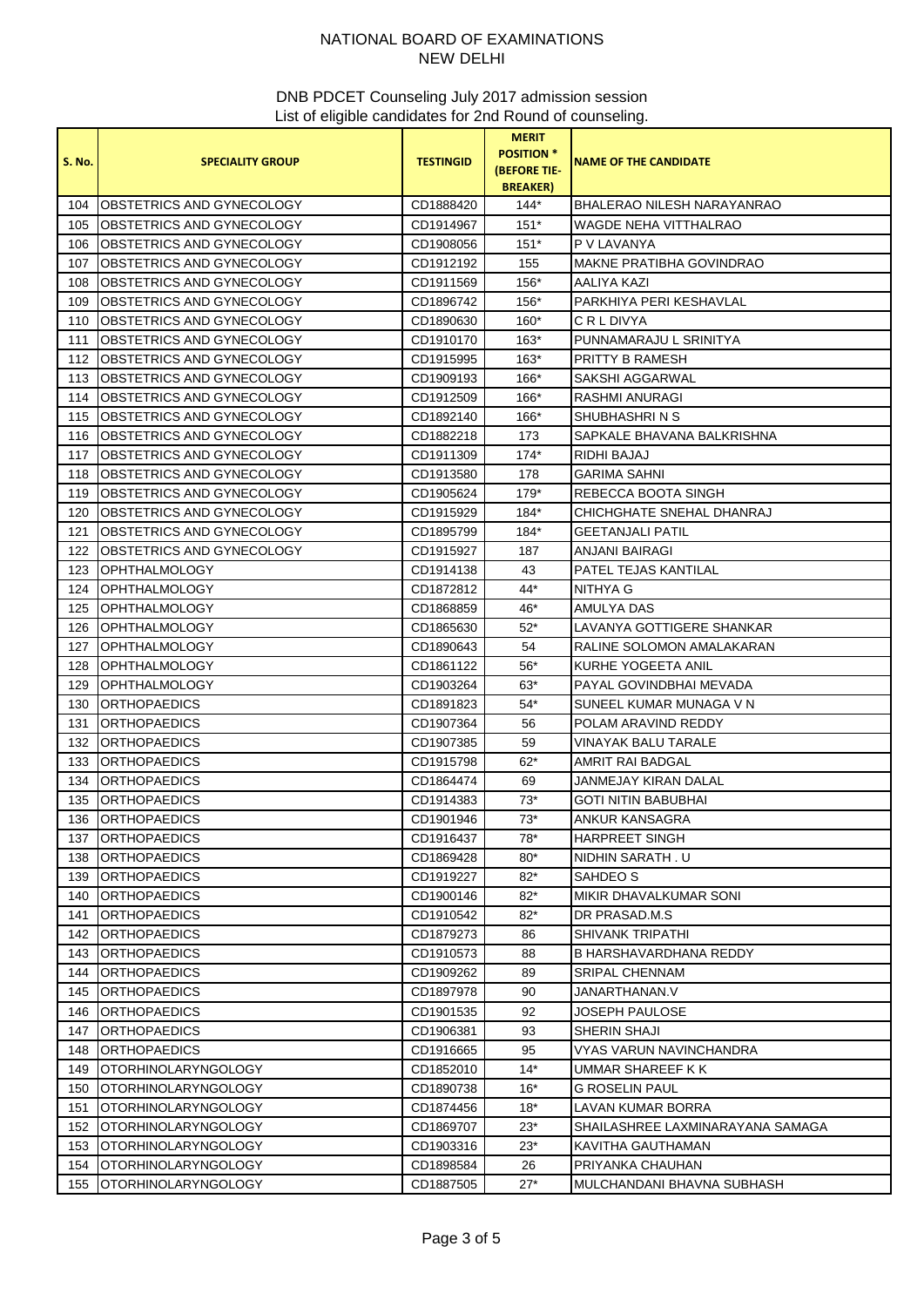|               |                             |                  | <b>MERIT</b><br><b>POSITION *</b> |                                 |
|---------------|-----------------------------|------------------|-----------------------------------|---------------------------------|
| <b>S. No.</b> | <b>SPECIALITY GROUP</b>     | <b>TESTINGID</b> | <b>(BEFORE TIE-</b>               | <b>NAME OF THE CANDIDATE</b>    |
|               |                             |                  | <b>BREAKER</b> )                  |                                 |
| 156           | <b>IOTORHINOLARYNGOLOGY</b> | CD1868501        | $27*$                             | PRIYANSHI CHHAPARWAL            |
| 157           | <b>OTORHINOLARYNGOLOGY</b>  | CD1887054        | 30                                | <b>GREWAL SUKHMANI IQBALJIT</b> |
| 158           | <b>OTORHINOLARYNGOLOGY</b>  | CD1894465        | $34*$                             | DIVYA ANNIE GEORGE              |
| 159           | <b>OTORHINOLARYNGOLOGY</b>  | CD1879031        | $34*$                             | SUJITH KUMAR S                  |
| 160           | OTORHINOLARYNGOLOGY         | CD1900096        | $37*$                             | ANUJ ATULBHAI KANSARA           |
| 161           | <b>OTORHINOLARYNGOLOGY</b>  | CD1893510        | $39*$                             | SOWMYA GAJAPATHY                |
| 162           | <b>OTORHINOLARYNGOLOGY</b>  | CD1891253        | $39*$                             | PARDHI KRUPAL ASHOK             |
| 163           | <b>OTORHINOLARYNGOLOGY</b>  | CD1896978        | $39*$                             | <b>HARSHALATHA S</b>            |
| 164           | <b>OTORHINOLARYNGOLOGY</b>  | CD1894220        | 43                                | RANGOJU VIKAS                   |
| 165           | <b>OTORHINOLARYNGOLOGY</b>  | CD1862806        | 45                                | DR MUKHERJEE ANKITA ATIN        |
| 166           | OTORHINOLARYNGOLOGY         | CD1902928        | 46*                               | SHAH TAPAN ASHOKKUMAR           |
| 167           | OTORHINOLARYNGOLOGY         | CD1903988        | 48*                               | <b>BANDANA TALUKDAR</b>         |
| 168           | <b>OTORHINOLARYNGOLOGY</b>  | CD1901626        | 50                                | MALLISETTI MADHU CHAITANYA      |
| 169           | OTORHINOLARYNGOLOGY         | CD1900371        | $51*$                             | VENKATA KRANTHI KIRAN ALAMANDA  |
| 170           | <b>OTORHINOLARYNGOLOGY</b>  | CD1904801        | $51*$                             | KAMBAMPATI SATYA SIVA KUMAR     |
| 171           | <b>OTORHINOLARYNGOLOGY</b>  | CD1906733        | $56*$                             | RANJEET KUMAR LAL               |
| 172           | <b>IOTORHINOLARYNGOLOGY</b> | CD1882702        | $58*$                             | PATIL SRUSHTI SAMBHAJI          |
| 173           | <b>OTORHINOLARYNGOLOGY</b>  | CD1910949        | 60                                | SPHOORTHY G ITIGI               |
| 174           | <b>OTORHINOLARYNGOLOGY</b>  | CD1891952        | 64                                | TRISHA DEKA                     |
| 175           | <b>OTORHINOLARYNGOLOGY</b>  | CD1901518        | 66*                               | THAMMINAINA ABHINOV             |
| 176           | <b>OTORHINOLARYNGOLOGY</b>  | CD1859724        | 68*                               | PRASAD ASHUTOSH RAJENDRA        |
| 177           | <b>OTORHINOLARYNGOLOGY</b>  | CD1912952        | 68*                               | LIPEE RAJENDRAKUMAR SHAH        |
| 178           | <b>OTORHINOLARYNGOLOGY</b>  | CD1915621        | 70                                | VARTIKA KAUSHIK                 |
| 179           | <b>OTORHINOLARYNGOLOGY</b>  | CD1913522        | 71                                | T VENKATESWARA RAO              |
| 180           | <b>PAEDIATRICS</b>          | CD1919680        | $27*$                             | PALANIVELRAJA T                 |
| 181           | <b>PAEDIATRICS</b>          | CD1896774        | $35*$                             | HIMANSHU GUPTA                  |
| 182           | <b>PAEDIATRICS</b>          | CD1908842        | $39*$                             | DEBBATA SRIKANTH                |
| 183           | <b>PAEDIATRICS</b>          | CD1908280        | 48*                               | <b>MUTHUKUMAR J</b>             |
| 184           | <b>PAEDIATRICS</b>          | CD1915165        | $60*$                             | <b>SACHIN KUMAR</b>             |
| 185           | <b>PAEDIATRICS</b>          | CD1876598        | $60*$                             | DEEPIKA S                       |
| 186           | <b>IPAEDIATRICS</b>         | CD1902522        | $60*$                             | ANTON REMITH RICHE S            |
| 187           | <b>PAEDIATRICS</b>          | CD1901331        | 68*                               | NAVEEN MALIK                    |
| 188           | PAEDIATRICS                 | CD1909224        | 72                                | SHAILENDRA PAWAR                |
| 189           | PAEDIATRICS                 | CD1904296        | $87*$                             | EZHILAN P                       |
| 190           | <b>PAEDIATRICS</b>          | CD1896045        | $87*$                             | VAIBHAV JAIN                    |
| 191           | <b>PAEDIATRICS</b>          | CD1913567        | $87*$                             | VANIA CHANDANI SUMANTKUMAR      |
| 192           | <b>PAEDIATRICS</b>          | CD1916485        | $97*$                             | RAJEEV PANDEY                   |
| 193           | <b>PAEDIATRICS</b>          | CD1901012        | $112*$                            | AMJED NIZAMUDEEN                |
| 194           | <b>PAEDIATRICS</b>          | CD1904690        | 114*                              | THORKAR SACHIN VILASRAO         |
| 195           | <b>PAEDIATRICS</b>          | CD1905810        | $122*$                            | PIUSH RAJ                       |
| 196           | <b>PAEDIATRICS</b>          | CD1910442        | $125*$                            | AMIN NIKUNJKUMAR RAJENDRABHAI   |
| 197           | <b>PAEDIATRICS</b>          | CD1915896        | $125*$                            | GURU N                          |
| 198           | <b>PAEDIATRICS</b>          | CD1869115        | $133*$                            | HAFEEZ MOHIUDDIN SILAR          |
| 199           | <b>PAEDIATRICS</b>          | CD1912453        | 136*                              | SWARN PRATAP SINGH              |
| 200           | PAEDIATRICS                 | CD1906580        | 136*                              | ADKAR TUSHAR JYOTIRAM           |
| 201           | <b>PAEDIATRICS</b>          | CD1905899        | 146                               | MOHD FAIZAN ASHRUF              |
| 202           | <b>IPAEDIATRICS</b>         | CD1913495        | $149*$                            | PANKAJ KAPOOR                   |
| 203           | <b>PAEDIATRICS</b>          | CD1901927        | 155                               | MUZAMIL HUSSAIN MINTOO          |
| 204           | PAEDIATRICS                 | CD1901933        | $157*$                            | VENKATA SUBBA REDDY M           |
| 205           | <b>PATHOLOGY</b>            | CD1918390        | 16                                | AMBALKAR DEEPTI DAYARAM         |
| 206           | <b>PATHOLOGY</b>            | CD1858311        | 17                                | PURNIMA KUMARI                  |
| 207           | PATHOLOGY                   | CD1915982        | 20                                | NIDHI RAI                       |